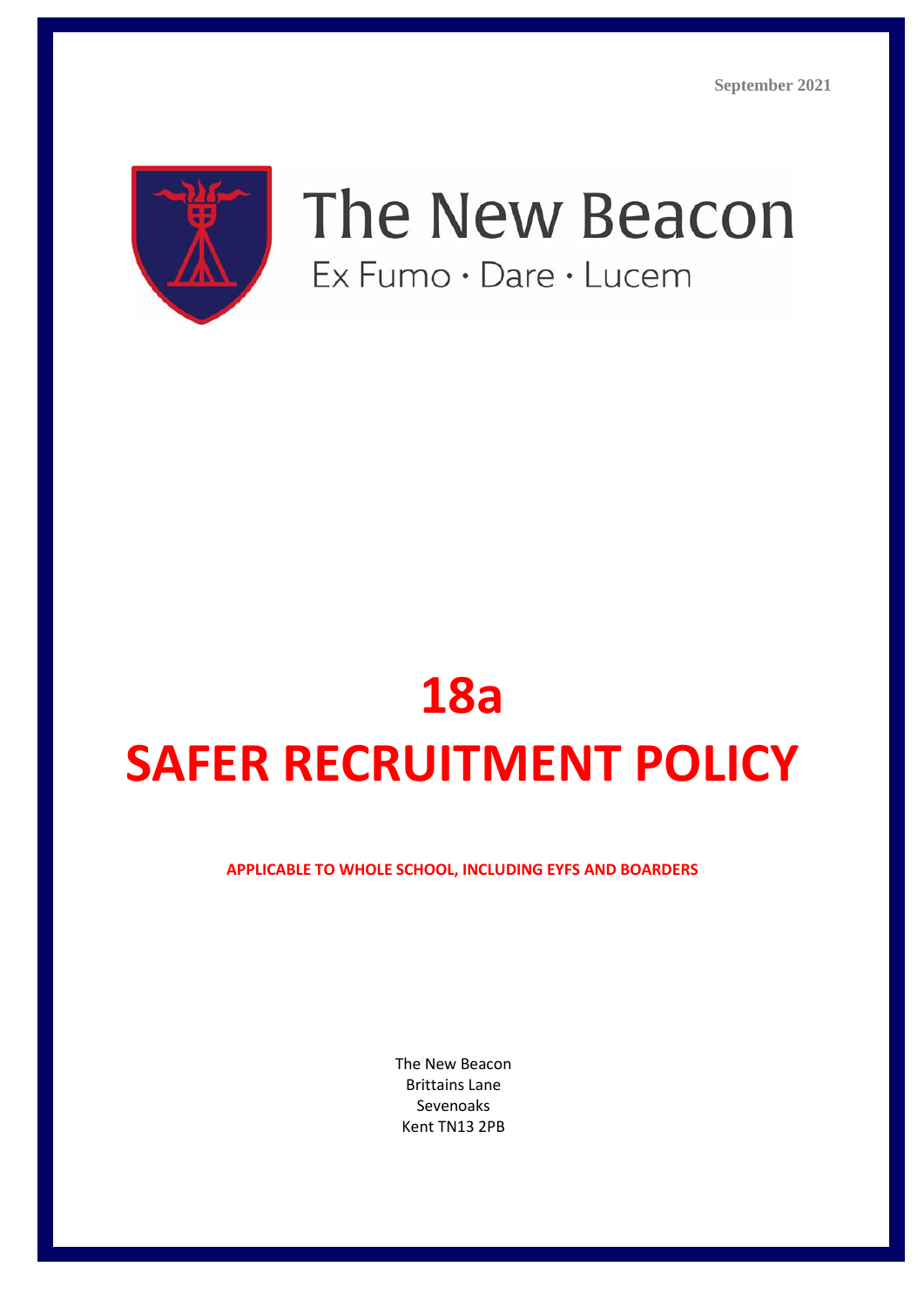#### **Safer Recruitment Policy**

*This policy should be read in conjunction with the Safeguarding Policy, the Code of Conduct for Staff, the Equal Opportunities Policy, the Previous Criminal Convictions Policy, and the Disclosure Policy.*

The New Beacon has a culture of safer recruitment, and follows robust procedures that help deter, reject or identify people who might abuse children.

The School follows the DfE guidance, Keeping Children Safe in Education 2021, and the Independent School Standards Regulations, for the safer recruitment and employment of staff who work with children, volunteers, staff of contractors, supply staff, and other individuals that are not school staff, e.g. visiting activity leaders, parent helpers.

Mrs Theresa Ells (DSL and i/c single central register), and Mrs Alison Harrison (registrar), have overall responsibility for safer recruitment. They and the Headmaster are all trained in safer recruitment.

Checks are made, using the TRA (Teaching Regulation Agency) Teacher Services, to ensure that anyone employed in teaching work is not subject to a prohibition order. All members of the teaching and nonteaching staff at the school, including part-time staff, temporary and supply staff, and visiting staff, such as musicians and sports coaches, are also checked with the TRA Teacher Services, and the Disclosure and Barring Service (DBS) before starting work. All staff engaging in regulated activity will require an enhanced DBS certificate and a barred list check.

All Governors, volunteer helpers, contractors working regularly during term-time, such as contract catering staff, and adult members of the families of members of staff who live on site, are also vetted according to ISI and KCSIE regulations and will require an enhanced DBS certificate.

For applicants for management positions, checks will be made for the existence of directions made by the Secretary of State under s.128 of the Education and Skills Act 2008, barring individuals from taking part in the management of an independent school. The s.128 directions will show up in the checks made with the DBS and the TRA (Teaching Regulation Agency) Teacher Services.

#### **Checks for individuals who have been overseas**

Please see KSCIE Part 3: Safer Recruitment.

#### **Procedure for appointment of new staff, governors and volunteers**

#### **Job Advertisements**

Job advertisements include the wording '*The New Beacon is committed to safeguarding and promoting the welfare of children, and applicants must be willing to undergo child protection screening appropriate to the post, including an Enhanced DBS check, and a check through the TRA (Teaching Regulation Agency) Teacher Services.'*

#### **Job Applications**

Applicants will receive the job specification, the pro-forma application form, and the School's Safeguarding Policy, the Staff Code of Conduct, the Equal Opportunities Policy, the Previous Criminal Convictions Policy, and the Disclosure Policy.

Applicants must complete the New Beacon application form for sake of uniformity. They may also provide a CV if they wish.

#### **Pro-Forma Job Application Form**

The pro-forma job application form requires the following details:

- Full identifying details of the applicant including current and former names, date of birth, current address, and National Insurance Number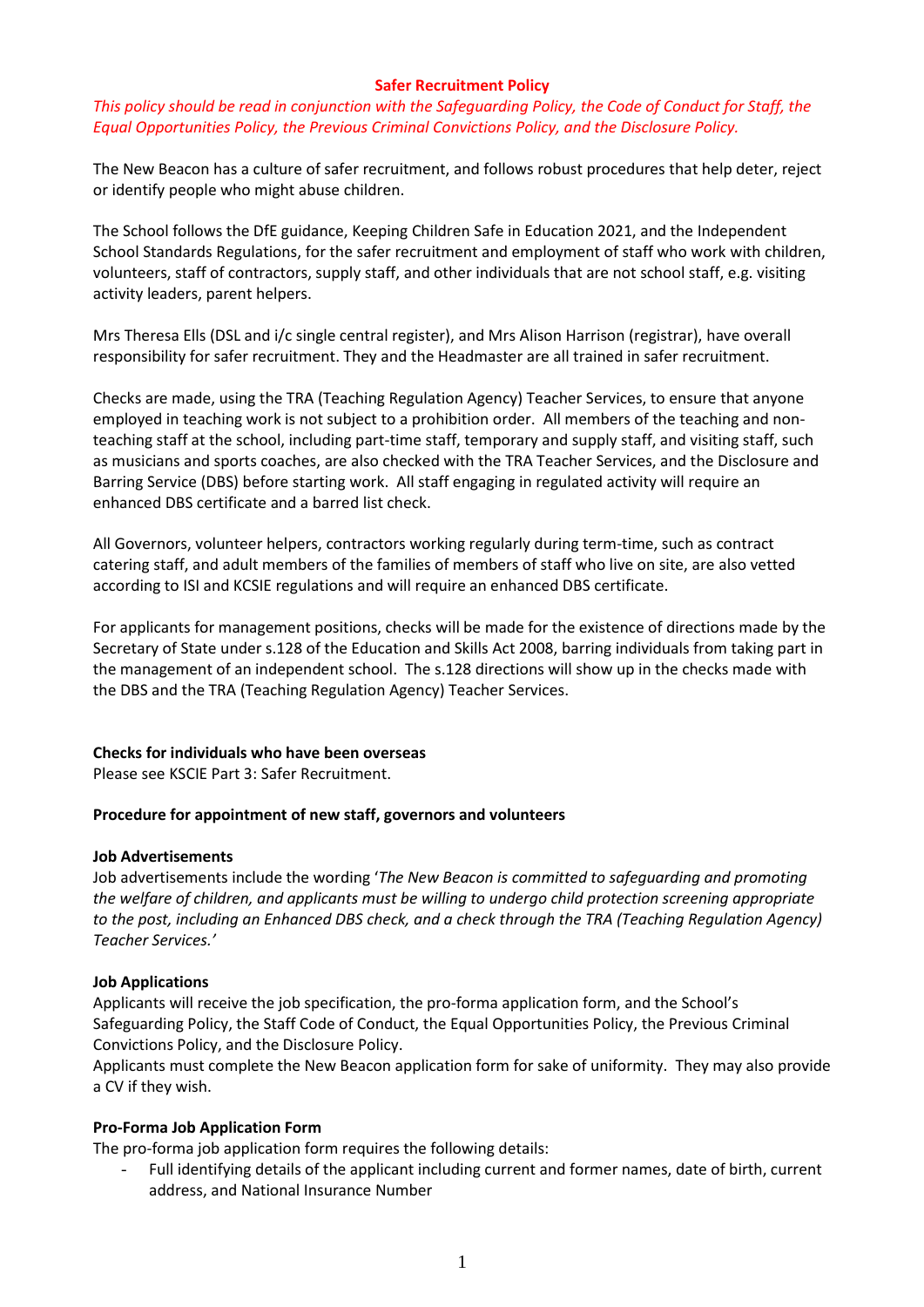- A statement of any academic and/or vocational qualifications the applicant has attained that are relevant to the position for which s/he is applying with details of the awarding body and date of award
- A full history in chronological order since leaving secondary education, including periods of any post-secondary education or training, and part-time and voluntary work as well as full-time employment, with start and end dates, explanations for periods not in employment, education or training, and reasons for leaving employment
- A statement of the personal qualities and experience that the applicant believes are relevant to his or her suitability for the post advertised and how s/he meets the person specification.

The application form is also to include an explanation that the post is exempt from the Rehabilitation of Offenders Act 1974 and therefore that all unspent convictions, cautions and bindovers must be declared. It also requires a signed statement that the person is not disqualified from working with children, or subject to sanctions imposed by a regulatory body, e.g. TRA (Teacher Regulation Agency), and either has no unspent convictions, cautions, or bindovers, or has attached details of their record in a sealed envelope marked confidential.

# **References**

A pro-forma reference form is sent to 3 referees in advance of the interview date.

- Referees should be senior people with appropriate authority. References will not be accepted from relatives or from people writing solely in the capacity of friends.
- One referee should be the applicant's current or most recent employer, who will be asked to provide the dates of employment, which will be checked against the information provided by the candidate.
- If there is no current employer, verification of the most recent period of employment and reasons for leaving will be obtained.
- Where an applicant who is not currently working with children has done so in the past, a reference will be obtained from the employer by whom the person was most recently employed in work with children.
- Referees are required to state whether applicants are suitable to work with children. Referees may send an accompanying letter in addition to the pro forma form, but not instead.
- The previous employer is contacted by telephone to facilitate an opportunity to give information that would not be given in writing. Additional phone calls are made to other referees or previous employees if there is any doubt, e.g. if vague or insufficient information is provided.
- References should not include cases in which an allegation was proven to be false, unsubstantiated or malicious.
- The references will be scrutinised and any concerns resolved satisfactorily before an appointment is made. This includes internal candidates.
- Checks will be made by the School to verify that any electronic references originate from a legitimate source.

# **Procedure in School**

All applications are scrutinised to ensure that they are fully and properly completed; that the information provided is consistent and does not contain any discrepancies; and to identify any gaps in employment. Incomplete applications, or applications not made on the pro-forma form, are not accepted and are returned for completion. As well as reasons for obvious gaps in employment, the reasons for a history of repeated changes of employment without any clear career or salary progression, or a mid-career move from a permanent post to supply teaching or temporary work, will be explored and verified. All candidates are assessed equally against the criteria contained in the person specification without exception or variation.

The DfE requires the school to retain copies of documentation of identity / right to work /qualifications. Copies of DBS certificates should not be retained for longer than 6 months.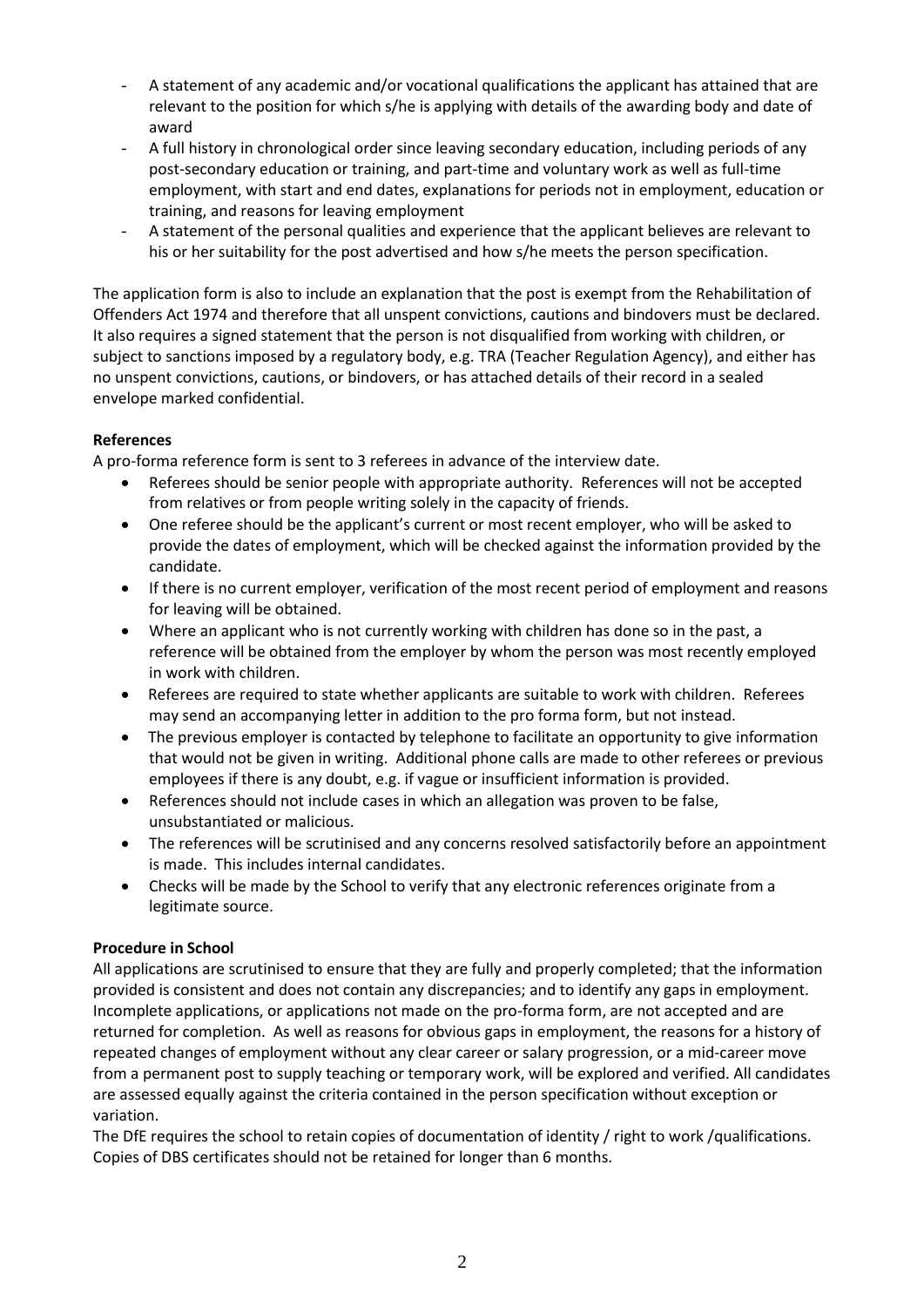# **Interview**

Candidates are interviewed by at least two persons (together), in the case of applicants for teaching posts, usually the Headmaster and the Deputy Head, at least one of whom will have completed safer recruitment training. The candidate will also be invited to teach and their lesson and attitude towards children assessed.

Gaps in the CV are investigated at interview by the Head and SMT members. Reasons for leaving jobs must be given satisfactory explanations.

# **Pre-appointment checks**

An offer of appointment is conditional on satisfactory completion of pre-employment checks:

- Verification of identity;
- An enhanced DBS certificate;
- A barred list check;
- Verification that the candidate is not subject to a prohibition order issued by the Secretary of State (or by the GTCE before 2012);
- Verification of the candidate's mental and physical fitness to carry out their work and responsibilities (relevant questions to be asked at interview);
- Verification of the person's right to work in the UK;
- Further checks for a person who has lived or worked outside the UK (see checks for individuals who have worked overseas, above);
- Verification of professional qualifications;
- Verification that a person taking up a management position is not subject to a section 128 direction made by the Secretary of State;
- Confirmation of having read the Child Protection & Safeguarding Policy, the Code of Conduct for Staff, and the Responsible Computer and Internet Use Policy.

A contract will be offered on condition of successful completion of the above. These procedures apply to everyone joining New Beacon in any capacity, including teachers, volunteers, coaches, assistants etc.

These procedures also apply to internal candidates who apply for management positions.

If the DBS disclosure is delayed, the School may allow the member of staff can begin to work in regulated activity but should ensure that the individual is appropriately supervised and that all other checks, including a barred list check, have been completed.

Records of the latter will be stored on the Single Central Register.

Any member of staff who will be working in the boarding house may not begin work (other than under direct supervision by the boarding staff) until the DBS disclosure is received by the School.

After accepting the post, candidates must bring to the Registrar:

- *i) documents confirming any educational and professional qualifications that are necessary or relevant for the post (e.g. the original or certified copy of certificates, diplomas etc).*
- *ii) full birth certificate*
- *iii) passport*
- *iv) current driving licence*
- *v) change of name documentation, if applicable*
- *vi) details of any addresses other than the current, lived in within the last five years*
- *vii) current (within 3 months) financial statement or utilities bill to confirm applicant's address*
- *viii) proof of entitlement to work and reside in UK*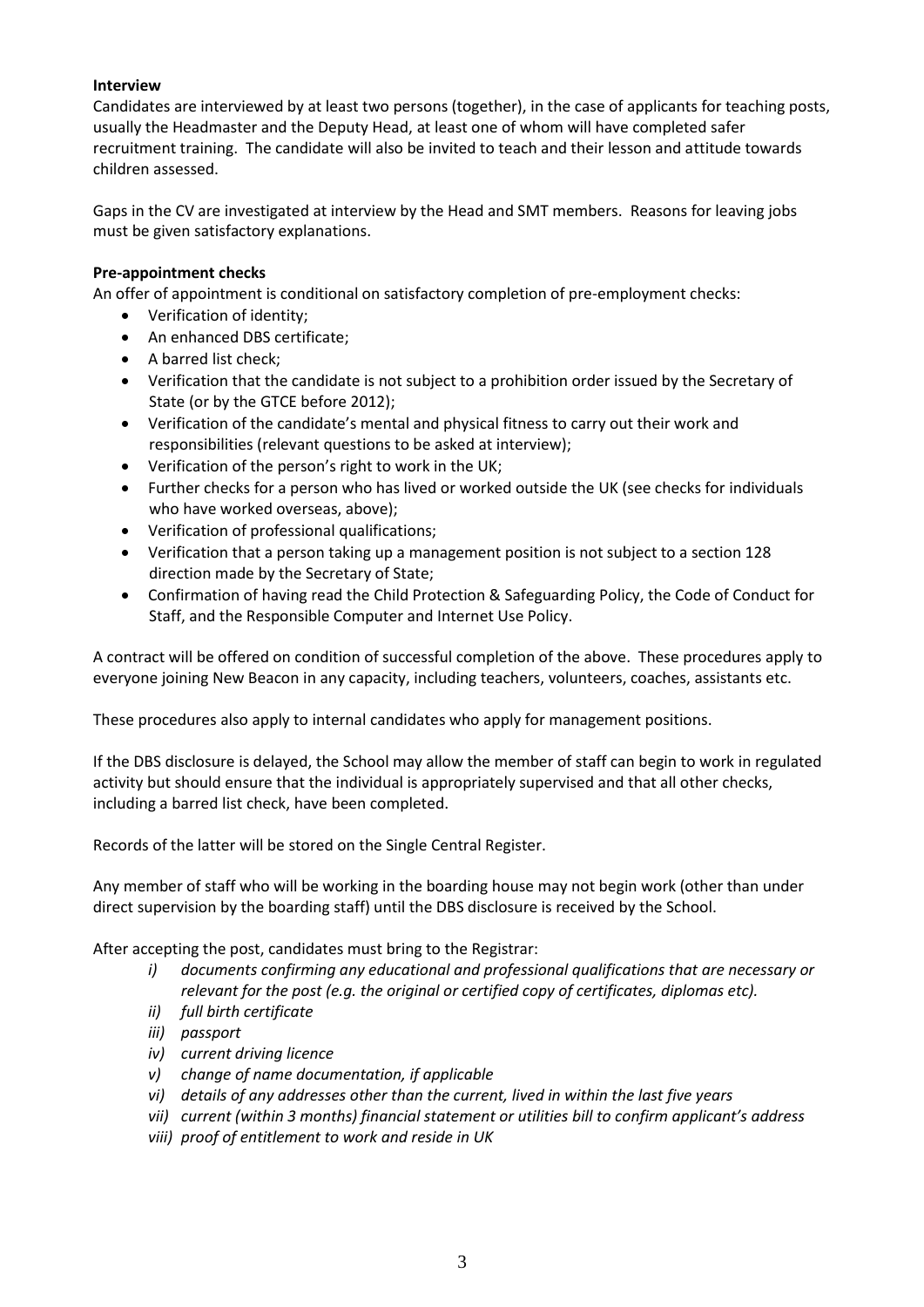#### **New employees**

Before employment commences at The New Beacon, the successful candidate will complete a form to confirm knowledge and understanding of KCSIE part 1 and Annex A and the School's Child Protection & Safeguarding Policy.

All teachers new to the school follow a carefully monitored programme of Induction and Mentoring. This is administered by The Deputy Head for teachers in the Middle and Senior School, and by the Head of Junior School for teachers in the Pre-Prep and Junior School.

All new staff are required to sign a Contract of Employment and are required to complete a probationary period. For teaching staff this is one year. For support staff this is 3 months.

If the probationary period is completed satisfactorily, the employee's appointment will be confirmed in writing by the Headmaster.

#### **Existing staff**

If the School has concerns about an existing staff member's suitability to work with children, the School will carry out all relevant checks as if the person were a new member of staff. If a person moves from a non-regulated activity post to a regulated activity post, the relevant checks listed above will be carried out, including all required pre-appointment checks.

#### **Supply Teachers**

Checks are made with the supply agency that the above required checks have been carried out. The supply agency must provide written notification that all appropriate safeguarding checks have been made before a supplied person can commence work at The New Beacon. The single central register must show that all these checks have been carried out and, in addition, that the school has carried out its own identity checks. The school must also receive a copy of the DBS disclosure in cases where it contains information. The DBS disclosure must have been made less than 3 months prior to the commencement of employment at the school. The school also has a short list of retired or semi-retired teachers who have worked at The New Beacon periodically over the years where required and regulatory checks are carried out.

#### **Public Sector Staff**

Individuals such as psychologists, nurses, dentists and other public sector staff will have been checked by their employing organisation. It is not necessary for the School to see their DBS disclosure as appropriate checks will have been carried out.

The School will check the person's identity when the individual arrives at the School and signs in.

#### **Staff and volunteers not in regulated activity**

**(Please also refer to 'Visitors, Visiting Speakers, Volunteers – Guidance and Procedures)** It is not a requirement for the School to see visitors' DBS certificates.

For visiting staff who do have unsupervised regular access to children and young people – such as sports coaches and social workers, their 'providing' organisation should request the check. It is sufficient for the School to seek written confirmation that appropriate checks, including DBS checks have been carried out and by whom, and to confirm the identity of these visitors.

Many professionals are unlikely to carry their DBS certificates with them to the school but should have photo identity badges to evidence who they are.

A risk-assessed decision about whether to obtain enhanced DBS checks for volunteers who are not in regulated activity will be made by the School, and the School will make a record of the risk assessment and the decision. Factors to take into consideration include the nature of work with the children, and what the School knows about the volunteer.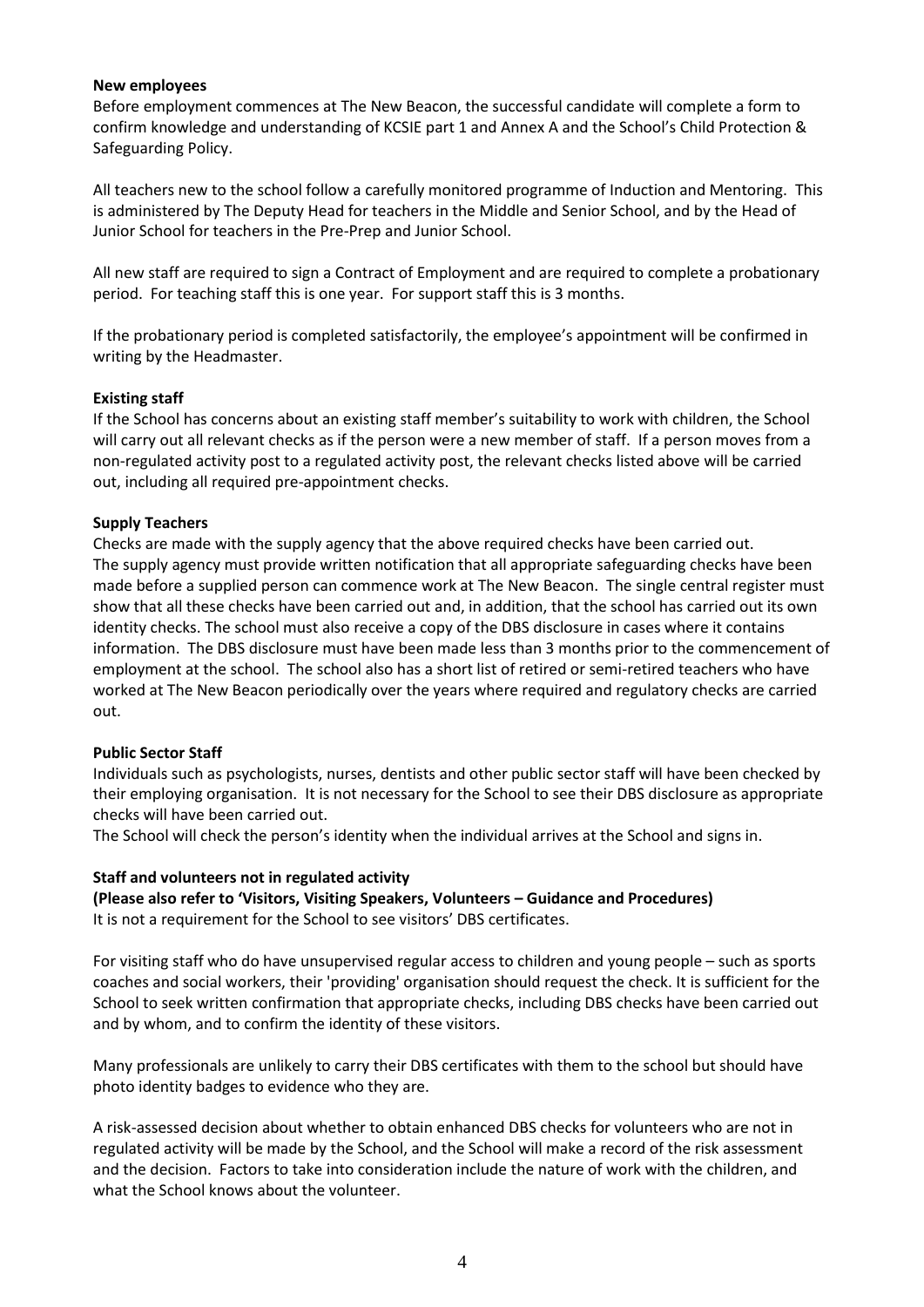A volunteer in respect of whom no checks have been obtained will not be left unsupervised or allowed to work in regulated activity.

Staff who come onto the school site on an infrequent or one-off basis, such as competition judges or visiting speakers, do not meet the definition of regulated activity. Such staff are supervised and constantly accompanied by suitably checked school staff, therefore the full range of checks is not required.

Visitors to the school report and sign in at reception and wear a visitor's badge. They are escorted by a member of the School staff. This also extends to secondary school pupils who are on work placements or similar.

#### **Gap Year Students**

Enhanced DBS checks are completed on gap students in accordance with the specialist direction issued by the DfE, which includes checking the evidence available from the applicant's country of origin and evidence of their country's Police checks.

# **Children on work experience**

Children on work experience are supervised at all times, and are always former pupils and therefore known to the School. They should follow the 'Visitors, Visiting Speakers, Volunteers – Guidance and Procedures'. Work experience children may observe regulated activity and provide assistance to the teacher in charge where appropriate. A child on work experience receives an induction session before beginning work experience.

# **Contractors**

The Headmaster and Director of Finance & Operations ensure that any contractor, or any employee of the contractor, who is to work at the school, has been subject to the appropriate level of DBS check. Contractors engaging in regulated activity require an enhanced DBS certificate (including barred list information). For all other contractors who are not engaging in regulated activity, but whose work provides them with an opportunity for regular contact with children, an enhanced DBS check (not including barred list information) is required.

Contractors for whom no checks have been obtained will not be allowed to work unsupervised or engage in regulated activity.

If a contractor working at a school is self-employed, the school may make a DBS check, as self-employed people are not able to make an application directly to the DBS on their own account. The School always checks the identity of contractors and their staff on arrival at the school.

#### **Visiting Speakers**

# **(Please also refer to 'Visitors, Visiting Speakers, Volunteers – Guidance and Procedures)**

The pupils at New Beacon enjoy regular visits of outside speakers, e.g. visiting author, Shakespeare Company, speakers in chapel, charity representatives, magistrates, police etc. All requests for visiting speakers are discussed with the Headmaster. The visitor is booked at least one month (usually one term) prior to visiting the school. The visitor will sign in upon arrival, and will be required to wear a visitor's badge. The organiser will accompany the visitor at all times, or will delegate this responsibility to a suitable colleague where this is not possible. Staff will be present during the visit. The organiser will ensure that the content aligns with the values and ethos of the School, and British values. In the unlikely event that the content does not meet this requirement, immediate action will be taken.

#### **Other organisations working with New Beacon pupils on another site**

Where New Beacon pupils go off-site, e.g. on an official school visit, they are always accompanied by New Beacon staff. In such events, the ratio of New Beacon staff to pupils is always sufficient for direct supervision at all times. The organiser of the trip is required to make a preliminary site visit where possible, and provide a detailed risk assessment, to include a check for suitability of adults from an outside organisation to supervise pupils.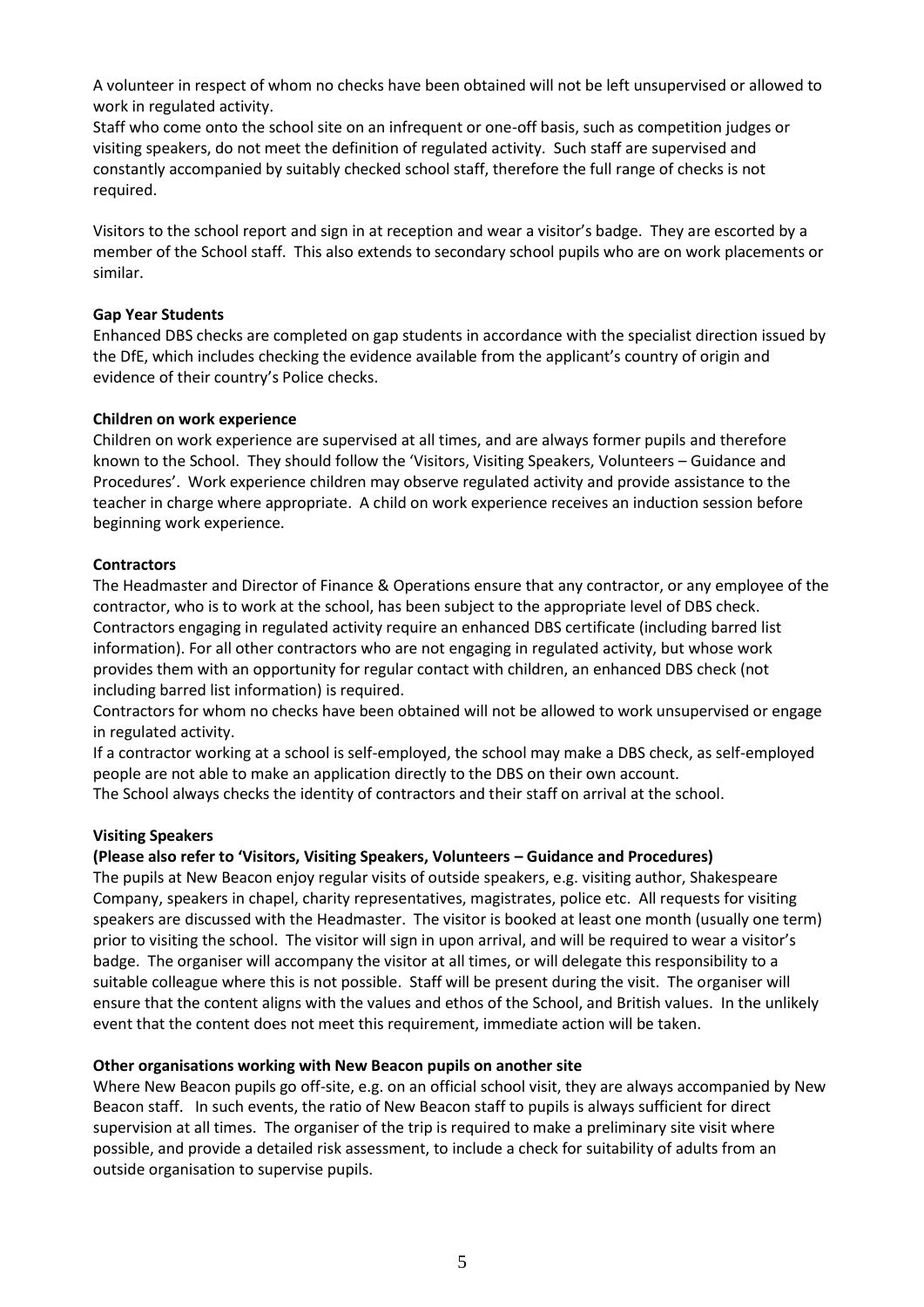# **Children staying with host families / private fostering**

New Beacon pupils do not stay with host families.

Private fostering (where a child is looked after by someone other than their parent/guardian for over 28 days) should be referred to the local authority to check that the arrangement is suitable and safe for the chid.

# **Disqualification**

The School takes steps to gather sufficient and accurate information. An evidence trail is maintained by Mrs Harrison, the Registrar, who keeps records, including the date disqualification checks were completed.

# **Who is disqualified?**

- Someone who has been cautioned for, or convicted of certain violent or sexual criminal offences against adults and any offences against children;
- Someone who is the subject of an Order, direction or similar in respect of childcare, including orders made in respect of their own children'
- Someone who had registration refused or cancelled in relation to childcare of children's homes or have been disqualified from private fostering;

# **Action following disclosures**

If it comes to the attention of a school that they have a member of staff who may be disqualified, the person may apply to Ofsted for a waiver of disqualification. Pending the processing of the waiver, the member of staff cannot do or manage the work from which they are disqualified and if necessary the school should seek the advice of the LADO and employment professionals in relation to continued deployment.

#### **Referring to the DBS / TRA or the Secretary of State**

The School has a legal duty to refer to the DBS / TRA anyone who has harmed, or poses a risk of harm, to a child, anyone who has received a caution or conviction for a relevant offence, anyone who has been removed from working in regulated activity, or would have been removed if they had not left. The legal duty applies also where an individual is deployed to another area of work, or where the individual is suspended. Referrals must be made as soon as possible after the resignation, removal or redeployment of the individual.

If the School dismisses a teacher because of serious misconduct, the School will consider whether to refer the case to the Secretary of State, who may investigate the case with a view to the possibility of a prohibition order.

#### **Disqualification self-declaration**

All employees have an obligation to inform the School within 24 hours if:

- they are being investigated by any agency or organisation in relation to concerns about their behaviour towards children or young people;
- they become the subject of any disciplinary investigation and/or sanction by any organisation due to concerns about their behaviour towards children;
- they are convicted of any offences that are listed in the 2018 Disqualification regulations in the Childcare Act.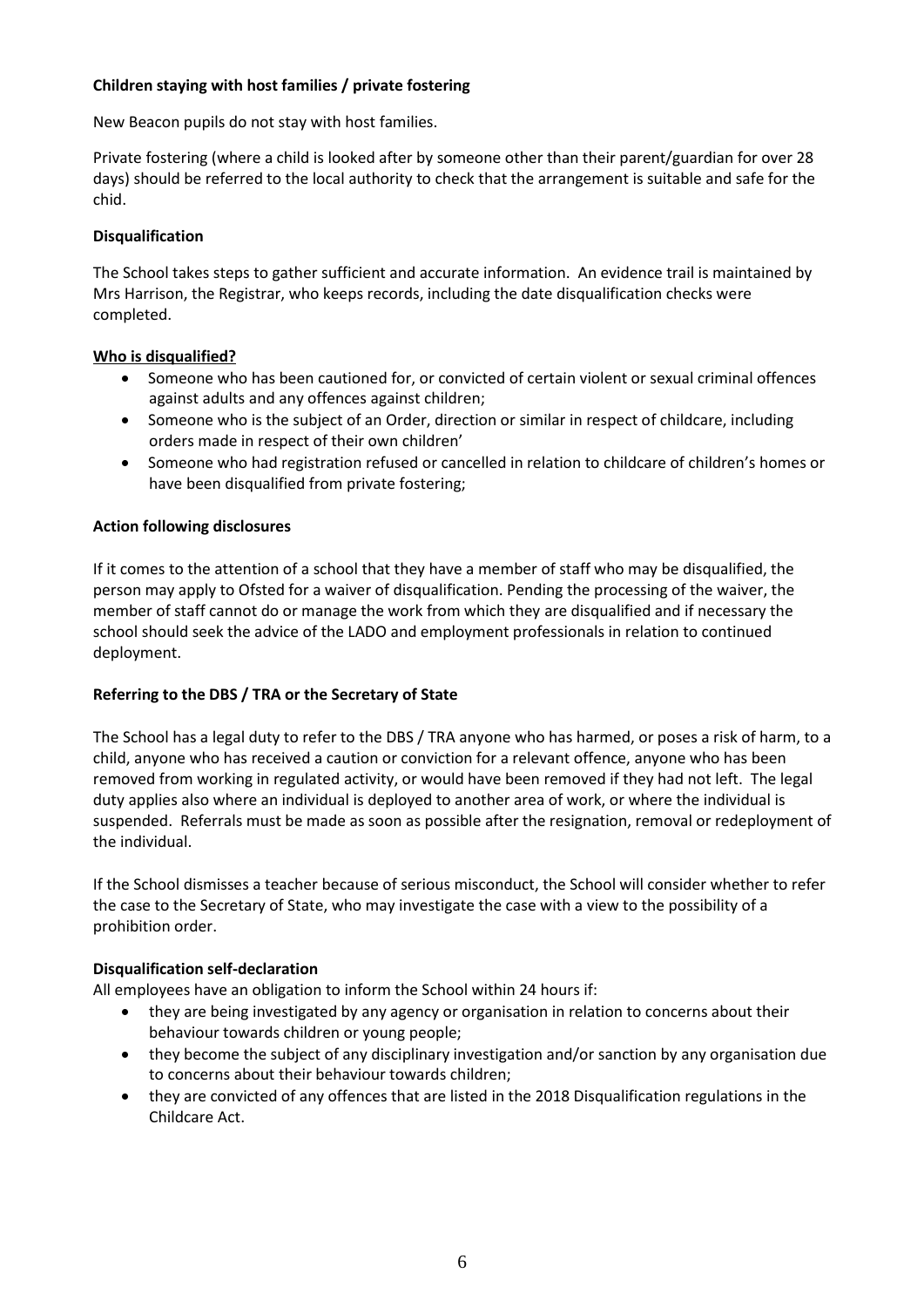# Full details can be found here:

[https://assets.publishing.service.gov.uk/government/uploads/system/uploads/attachment\\_data/file/741](https://assets.publishing.service.gov.uk/government/uploads/system/uploads/attachment_data/file/741597/APPENDICES-Disqualification_under_the_childcare_act_statguidance__4_.pdf) [597/APPENDICES-Disqualification\\_under\\_the\\_childcare\\_act\\_statguidance\\_\\_4\\_.pdf](https://assets.publishing.service.gov.uk/government/uploads/system/uploads/attachment_data/file/741597/APPENDICES-Disqualification_under_the_childcare_act_statguidance__4_.pdf)

#### **Author, Approval, Review**

| Author:          | Mike Piercy (Headmaster)                                      |
|------------------|---------------------------------------------------------------|
| Date:            | January 2022                                                  |
| Approval:        | Mike Piercy (Headmaster)                                      |
| Approval:        | Mr James Thorne (Chairman of Governors)                       |
| Approval:        | Dr N Perry                                                    |
| Date for Review: | September 2022 (or earlier if further changes to regulations) |